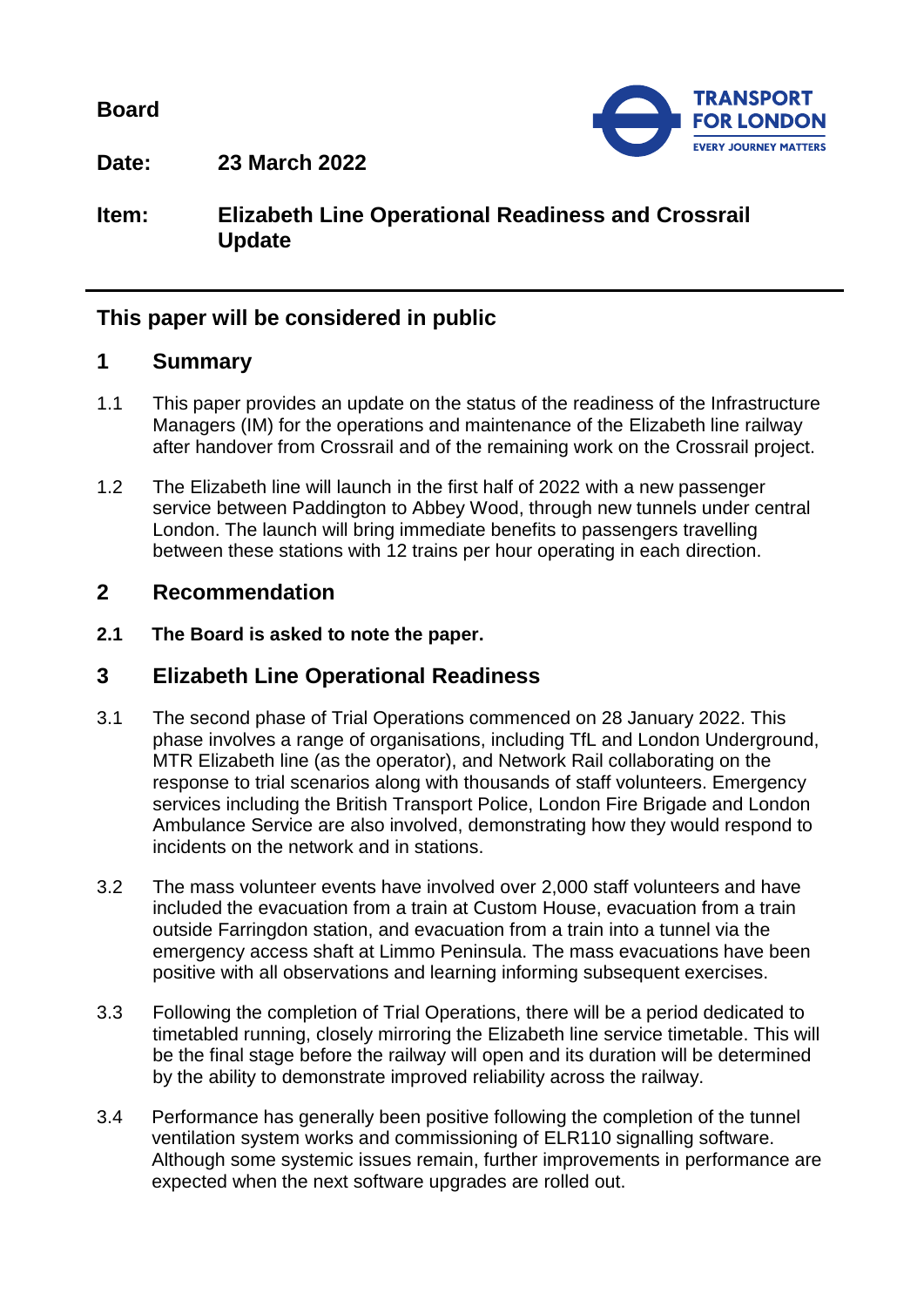3.5 TfL Rail delivered an improved Public Performance Measure of 94.3 per cent during period 11 (9 January – 5 February 2022). Performance on the east was 94.9 per cent, its highest since period 7, despite issues with the class 345 fulllength trains experiencing emergency brake applications approaching Stratford. The west delivered 93.5 per cent and, while down on last period, still remains higher than previous performance. The overall Moving Annual Average trend at 94.6 per cent remains ahead of target.

# **4 Crossrail Update**

- 4.1 With the project in the final complex stages of delivering the railway, the focus remains on ensuring that it is completed safely. The programme continues to manage the coronavirus pandemic risk with measures implemented by the supply chain remaining available to implement at short notice should there be a change to the risk profile and data.
- 4.2 During Trial Operations, necessary works have been undertaken including the commissioning of the tunnel ventilation system software upgrades before Christmas 2021, the latest signalling software update, the commissioning of the latest control and communications software and the replacement of voltage transformers.
- 4.3 There are further upgrades planned for the trains and signalling software over the 2022 Easter period, including the commissioning of the ELR200 software and Alstom 5.6 and 5.7 software upgrade. These upgrades are expected to provide increased operational reliability of the trains, routeway and signalling systems.
- 4.4 Work continues on completing the necessary final safety assurance documentation and relevant assurance activities to support Revenue Service. Progress is being monitored against the schedule on a weekly basis.
- 4.5 Bond Street, the remaining station to be transferred to TfL, has been decoupled from the opening of the railway. Good progress continues to be made at the station but it is unlikely that it will be fully operational until after the opening of Stage 3.
- 4.6 With the majority of central section stations now in an advanced state, Tier 1 contractors have demobilised from eight of the central section stations. Crossrail has been undertaking the role of Tier 1 contractor at Bond Street and will remain until works are substantially complete. Crossrail is also looking at the way it will continue to work on delivering the full capability of the railway, including reducing the size of the organisation that will deliver the final stages of the programme.
- 4.7 Network Rail enhanced station upgrade works on the East continue at Ilford and Romford. Ilford's entry into service is currently forecast for the summer, although this is under review pending the resolution of the structural issue in relation to the ticket hall slab. Romford station remains on track to enter service in the coming months. Network Rail continue to assess the programme for both stations and their entry into service.

#### **List of Appendices:**

**None**